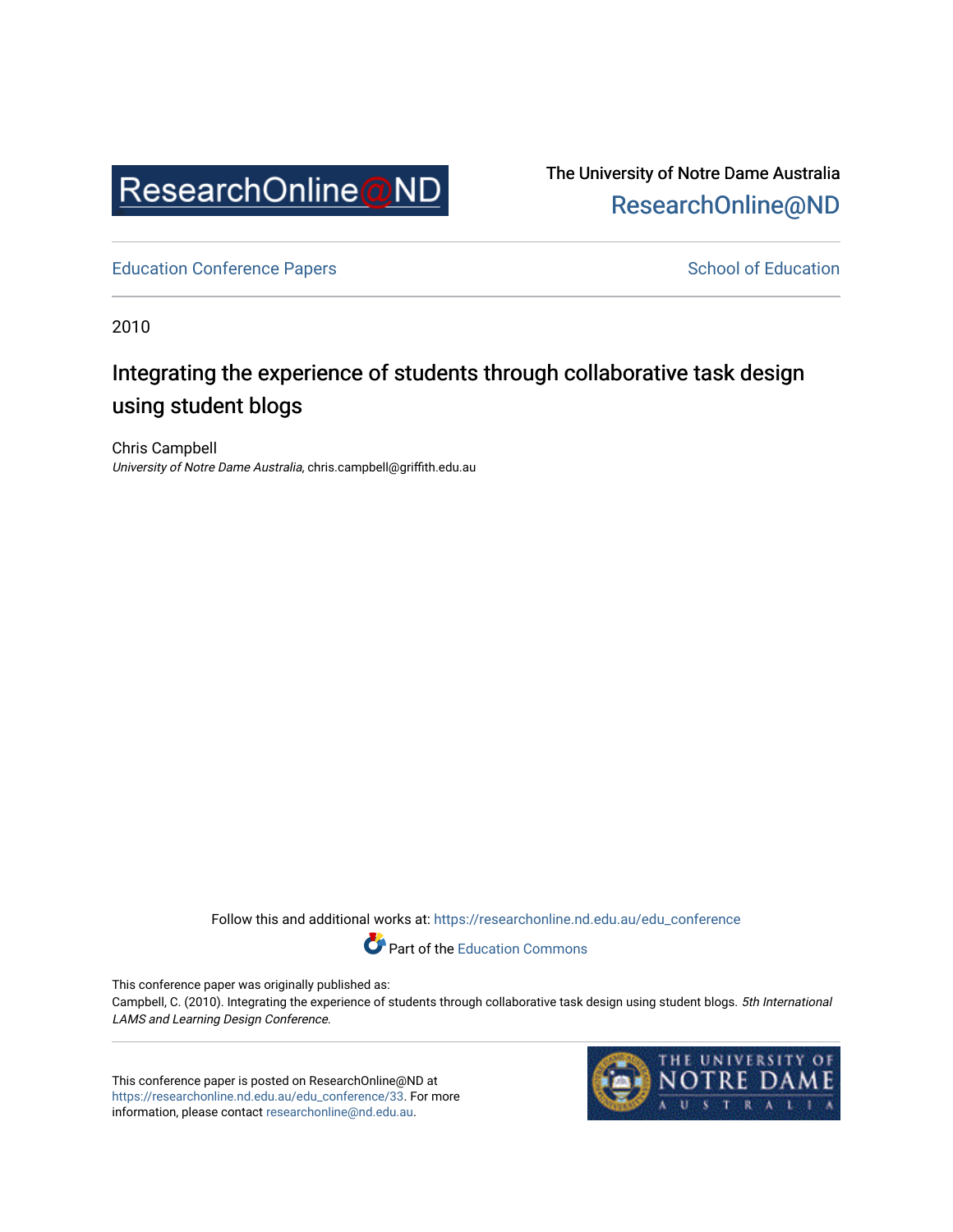# **Integrating the experience of students through collaborative task design using student blogs**

**Dr Chris Campbell** 

School of Education The University of Notre Dame Australia, Sydney Campus

> There is interest in the social learning advantages technology-infused pedagogy gives highereducation students. This paper reports on data that was part of a wide project from multi-campus teaching in the Bachelor of Education course at La Trobe University. The project aim was to increase the use of technology in the course by enriching the student experience and moving beyond giving lecture content. The project used a blog as the main source of communication between students who were asked to collaboratively construct a definition of learning. Results show students were generally positive about the task, although improvements can be made to the way the task was set up to avoid Mildura students feeling isolated.

Keywords: blogging, pre-service education, collaborative, first year students

## **Introduction**

This paper reports the experiences of undergraduate students located on a rural campus using a blog to collaboratively construct a definition of learning. In doing so it contributes to current discussion about the pedagogy of technology-infused social learning in higher education. The question addressed is whether the structure of the task integrated the experience of students from a rural campus with the larger regional campus and what are the implications for future task design. The paper reports on an initial attempt to ensure that students on all campuses had similar pedagogical experiences. It informs on a salutary lesson about the nature of group work, and the possibilities offered by technology. In an attempt to integrate the student experience beyond lecture material, a task was designed that required students to work in groups to build knowledge. In this instance, given that the group members would be geographically separated, it was hoped the task would provide an opportunity for students to participate in a focused community of practice (Livingstone & Lynch, 2000).

Data reported here was part of a wider project focused on multi-campus teaching within a Bachelor of Education course at La Trobe University, Australia. The aims of the multi-campus project were to strengthen technologybased support for student learning; and to integrate the experience of students on the Bendigo and Mildura campuses. These two campuses located 400 kilometres apart have students studying the same units. This is due to the students completing the same course where they actually move from Mildura to Bendigo to study from their second year. This increases the need for course parity. These units are often delivered to Mildura via videoconference from Bendigo.

#### **Collaboration and blogs**

The collaborative task emphasised the following principles of constructivism: the students were required to be active participants in the task; the students had to self-regulate their learning; the task required the students to socially interact; and each group had to make sense of the concept of learning (Krause, Bochner, & Duchesne, 2006). Collaborative learning involves social risk due to the uncertainly to working with others on an openended task that requires participation in discussion (Farmer, Yue, & Brooks, 2008; Hills, 2007). Students are likely to want to avoid embarrassment, exclusion, making a negative impression; and are likely to behave in a self-conscious way (see Hills, 2007). For instance, risk averse attitudes may result in students deciding to accept a group member's idea, rather than ask questions or challenge (Lizzio & Wilson, 2006). The outcomes of collaborative learning is influenced by the degree to which the group members interact and participate to achieve the required purpose (Wu, 2003). For this task the communication and interaction of cross-campus group members involved the use of computer mediated communication. There are extensive pedagogical justifications for the use of online communication tools within a context of a learning environment that fosters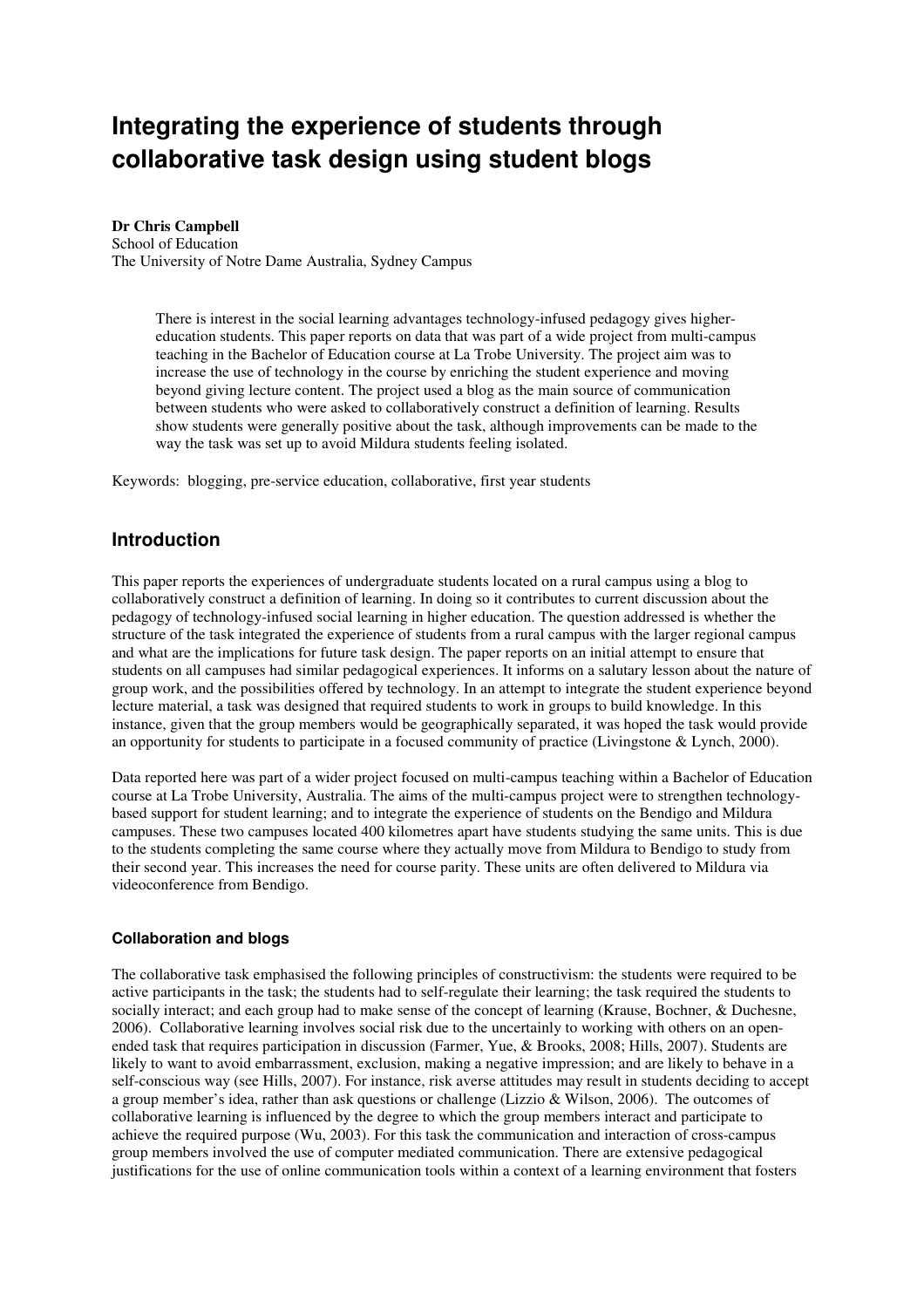independent learning (Mimirinis & Bhattacharya, 2007). Computer mediated communication offers the potential for students to reach beyond their traditional classroom and construct collaborative learning skills online (Wu, 2003). Wu identified a number of factors that influence the use of computer mediated communication: student experience or self-efficacy with the online communication tool, whether students see value in using the technology, and student concern about what content, and how, to publicly communicate.

The use of an online learning environment as the basis for group communication may have introduced a method that increased uncertainty and risk normally associated with collaboration (Mimirinis & Bhattacharya, 2007). Their research was influenced by Wu's (2003) suggestion that student engagement with computer mediated instruction is enhanced by it being purposeful, structured and authentic. The specific method chosen for group communication was a blog through a WebCT platform. Blogging offered a number of advantages for this task and it was able to provide a record of conversation and evidence of collaboration. This record can be reread by group members as a basis for reflective and thoughtful dialogue (Hanlin-Rowney, Kuntzelman, Lara, Quinn, Roffman, Nichols, & Welsh, 2006). Blogs also allow interactivity and through the expression of individual ideas, a forum for learning (Williams & Jacobs, 2004). Writing a contribution forces students to think carefully about their own opinions and how their ideas will be interpreted by others (Williams & Jacobs, 2004). Blogs are also conversational and provide an informal space for idea sharing. The flexibility inherent within blogs allows students to organise their learning to suit their lives (Light, Nesbitt, Light, & Burns, 2000). There are some potential problems with using blogs with students. These include students socialising rather than task focused discussion, reducing capacity for considered and critical reflection, students perpetuating misconceptions and errors among the group rather than challenging each other, and some students dominating the discussion (Hancock, 2004). Students may also resist becoming deeply involved in collaboratively building knowledge and may prefer to remain on the boundary and only exert minimal effort (Lizzio & Wilson, 2006).

## **Method**

Data was collected through an online questionnaire and focus group interviews to examine student perspectives in detail. The interpretation of the collaborative interaction was based on multiple sources of data. All students were invited to complete the questionnaire with approximately 86 students from the 235 students enrolled in the unit completing the questionnaire. There were approximately 65 students from the Bendigo campus who completed the questionnaire and 21 from the Mildura campus. This is a good sample from the Mildura students as there were only 25 enrolled in the entire unit at that campus. Focus group interviews were conducted at the end of the unit to gather in-depth data about the collaborative task. The focus group interviews were conducted on both the Bendigo and Mildura campuses to ensure that the opinions of both groups of students were gained.

Two research questions were developed for the project. These were:

- 1. Did the structure of the task integrate the learning experience of students from two campuses?
- 2. What are the implications of this for the future task design?

#### **The task**

In 2007, one lecturer taught a first year Theory of Learning unit using video-conferenced lectures, although the tutorial groups ran separately at each campus. Of the 235 students enrolled, 25 students were located at the Mildura campus. The collaborative task was taught in Semester 2 in Theories of Learning with students required to clearly represent the concept of learning. The purpose of the task was to demonstrate how contemporary students represent and communicate ideas. Part of the unit assessment was that the task required students to use a multimodal representation to clearly represent an aspect of the concept of learning. A multimodal representation was defined as a mix of visual media used to represent and communicate an idea. The students were then asked to use a blog to actually complete the assignment. Examples were discussed during lectures and included a newspaper, web page, story board, and concept maps. It was emphasised to students that they were responsible for the successful completion of this task. Students were given five weeks to work on this task, although they could submit at any time during that period.

Students were required to self-select into groups of four that would collaborate to develop this representation. Three tutorial groups at Bendigo, comprising 75 students had to include one Mildura student in their group. The reason for using tutorial groups as the basis for this task allowed the lecturer to discuss and monitor the progress of the task. Groups that included a Mildura student were instructed to use blogs as their main method of collaboration. The blogs allowed students to send messages as well as scanned attachments. Students were told that collaboration must involve working together to produce one final representation. They were also told that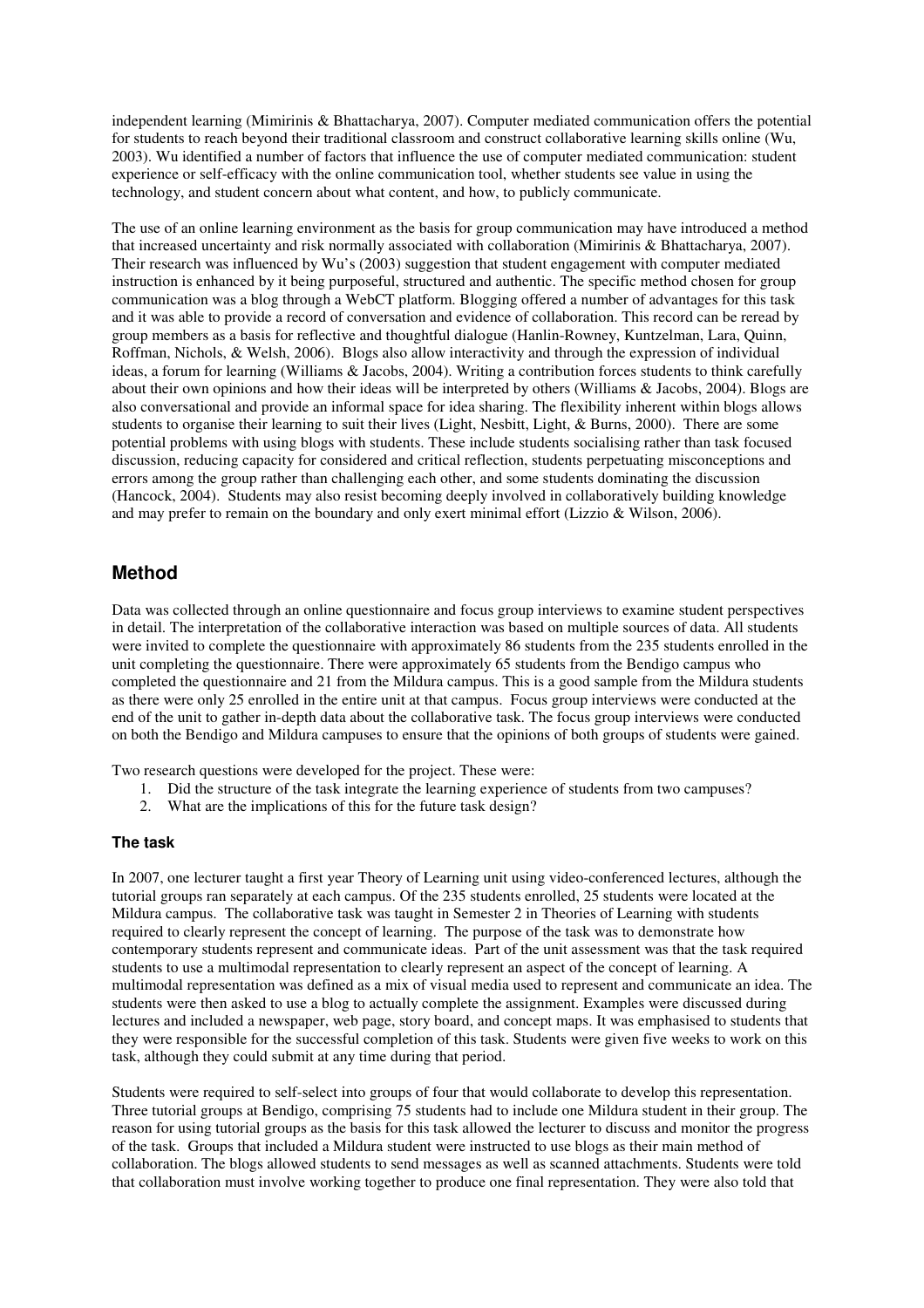they must submit evidence of the collaborative process, such as transcripts of their blogs, as well as evidence of collaborative work, such as research, drafts, rough drawings, and notes. The assessment criteria allocated 50 percent to the group's evidence of collaboration and knowledge-building.

### **Results and Discussion**

Results show that students were positive with regards to using the blog for the collaborative task. The results are described in more detail below and there is some discussion within this section.

As can be seen from Table 1, from the 85 responses received over 50% of students felt the collaborative task was useful due to a variety of reasons. Particularly worthy to note was students having the opportunity to be creative (87.1%) and having a multi-modal format (72.9%). This meant that students were able to complete the task in ways that allowed them to express themselves. Students were positive in reporting this. 82.4% of students surveyed thought the time allowed for the collaborative task was just right.

|  |  |  |  | Table 1 Student perspectives on usefulness of collaborative task. |  |
|--|--|--|--|-------------------------------------------------------------------|--|
|--|--|--|--|-------------------------------------------------------------------|--|

|                              | Not Useful    | Undecided     | Useful        | <b>Response</b><br>Count |
|------------------------------|---------------|---------------|---------------|--------------------------|
| Multi-modal format           | $4.7\%$ (4)   | $22.4\%$ (19) | $72.9\%$ (62) | 85                       |
| I could do the task at a     | $12.9\%$ (11) | $17.6\%$ (15) | 69.4% (59)    | 85                       |
| variety of locations         |               |               |               |                          |
| I could decide when the task | $14.1\%$ (12) | $20\%$ (17)   | $65.9\%$ (56) | 85                       |
| could be completed           |               |               |               |                          |
| The opportunity to learn     | $7.1\%$ (6)   | $25\% (21)$   | $67.9\%$ (57) | 85                       |
| independently                |               |               |               |                          |
| The opportunity to be        | $1.2\%$ (1)   | $11.8\%$ (10) | 87.1% (74)    | 85                       |
| creative                     |               |               |               |                          |
| I could decide how to        | 17.6% (15)    | $25.9\%$ (22) | $56.5\%$ (48) | 85                       |
| communicate with my group    |               |               |               |                          |

Students were asked if they used the WebCT blog for the collaborative task, with 72% of students stating they used the discussion. Students were asked what the strengths of the WebCT discussion were and 70.5% of the 61 respondents felt that 'flexibility to communicate at any time' and 'flexibility to communicate from anywhere' was useful. Between 49.2% (30) and 55.7% (35) respondents reported that 'the ability to send attachments', 'learning how to use a blog', and 'learning how to communicate online' were also useful. Thus, this innovative task was of value to the students.

One student stated "I found the collaborative task most valuable as it provided many opportunities that are not generally presented in other classes while another stated the collaboritive [sic] task was useful, I found that I was able to be creative within my group, and I also find group work to be fun if I'm in a cooperative group". Another student felt the collaborative task allowed him/her to "get to know people, and in general, gain an understanding of relevant learning theories". From the above data it is clear that this learning task enhanced student learning and gave the students a different experience in their higher education course.

**Table 2** Mean scores in response to question 'What were the strengths of the collaborative task?'

|                                                 | Bendigo ( $n = 64$ ) | Mildura ( $n = 21$ ) |
|-------------------------------------------------|----------------------|----------------------|
| Multi-modal format                              | 2.7                  | 2.6                  |
| I could decide when the task could be completed | 2.6                  | 2.1                  |
| The opportunity to learn independently          | 2.7                  | 2.4                  |
| The opportunity to be creative.                 | 2.9                  | 2.8                  |
| $1 =$ Not useful, $2 =$ Undecided, $3 =$ Useful |                      |                      |

Students were positive about the strengths of the collaborative task. Table 2 shows responses broken into the Bendigo and Mildura cohorts. Results for the two groups are similar and reasonably high. The biggest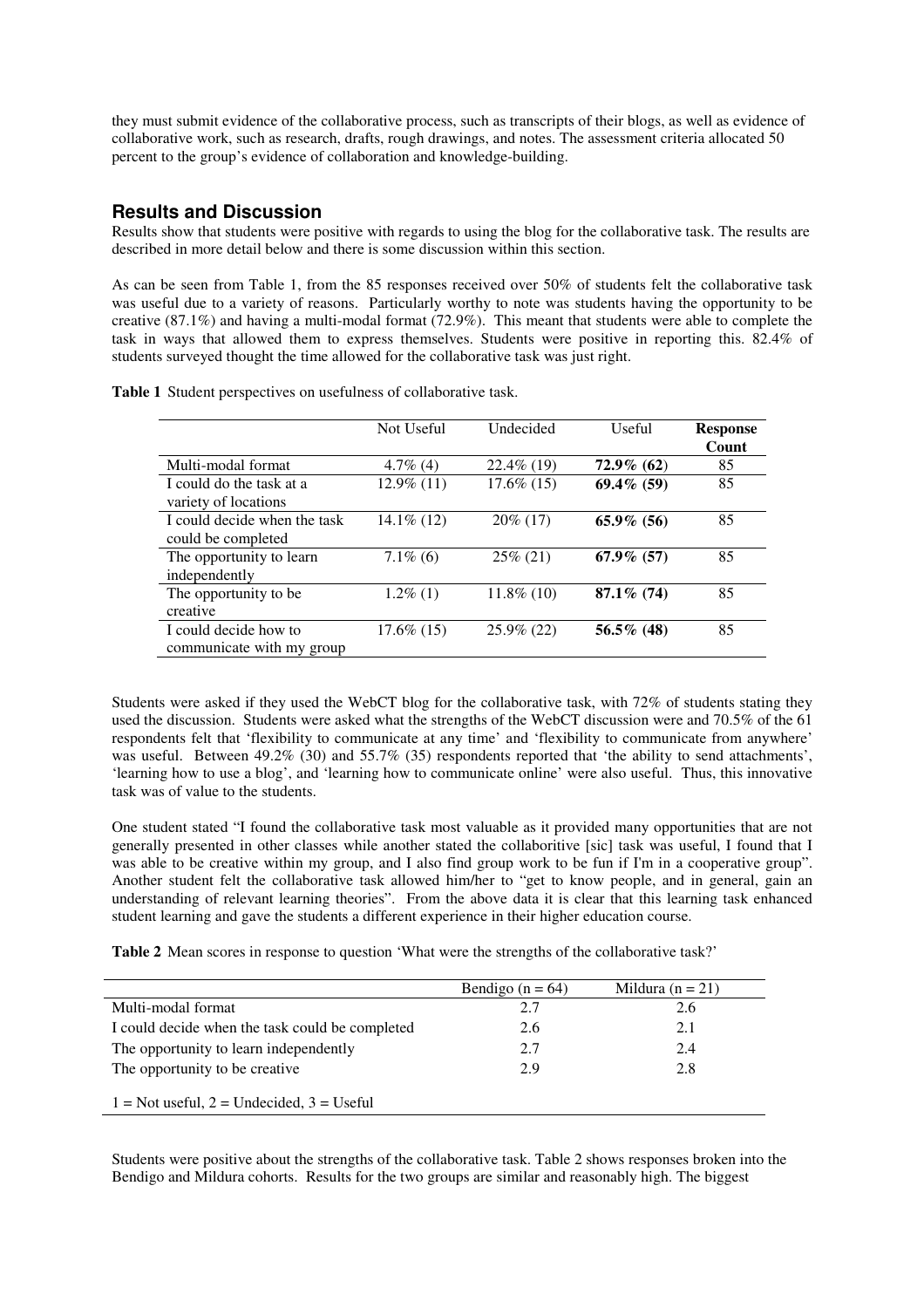difference for the two groups was with 'I could decide when the task could be completed' with the Mildura students scoring this less. This may have been because the Mildura students felt they had less agency with the group due to not knowing the students in their group in Bendigo well (or at all) and because they were the minority person in their group.

Despite the lecture and the detailed handout many students were initially uncertain about what the task required them to do. One student described the task as a 'learning curve' for everyone. Perhaps next time the lecturer could give greater instructions, more scaffolded instructions, or even place stepped instructions on the LMS to ensure students feel supported and understand what is required of them. Group members tended to be judged on the extent of their contribution, and their availability when needed. One student commented "I got more input from the Mildura student than I did the other two that were in Bendigo." This may be more to do with technology availability or being comfortable with using technology than other reasons.

Communications were mainly through blogging, although some groups also used mobile phones and email. Communication was described using the terms 'challenging'. One student stated "it is all either phone, text or on the blog (and) you can't have a proper conversation and see what they are saying" while another commented "the biggest challenge was the … actual communication and all the toing and froing regarding getting something assembled and everyone agreeing to it." Another student suggested "the problem with blogs is that they are mainly just an opportunity just to post ideas and thoughts and not necessarily enough to communicate on a regular basis … to get the job done." While another commented:

A week before it is due and all of a sudden this entirely unknown member of the group starts to say something, he goes can someone do some work because I have done the majority of it and I was like well I have never heard anything on the blog ... and all of a sudden you have this bombshell on us so you know to me that whole thing was just pretty much a disaster.

It is important to acknowledge that some students disliked of the use of blogs to communicate. This is related to the way the task was set up. So, there are clear implications for future task design, and also clear lessons for the students, particularly for those students that think this task is difficult. It is also important to note that students realised that completing the task will take more than a quick task-focused run at this and it will require effort. These students will benefit the most from the completion of the task.

There was a perceived need for a leader to run the group and tell group members what to do. However, one person dominating was not the intention of the task. One student stated "I found that we would discuss things and then the next week those opinions would have been pushed aside" while another recorded "yeh [sic], our end result was very much one persons work", and another "and a little bit of stuff thrown in from the sides and that was it". Some groups that had three members from Bendigo just went ahead and did the assignment and then just left the Mildura student out of it and just said "don't worry about it we have done the assignment just you ... leave it up to us." This type of behaviour then led to some Mildura students reporting to feeling isolated from the other group members throughout the task. One student recorded "it is the same as like majority rules, they are with each other all of the time and they have opportunities in tutes, outside of class, to collaborate all the time, while ours was just email". Future tasks might have two Mildura students in a group which will allow for more equal groups and thus address this problem.

The results show there was the perception that the task was useful in terms of improving the students understanding of the concept of learning. This comes from the evidence of collaboration reported by the students. One student commented "we actually didn't realise how much work we had put into it until we collated all the drafts (of blog conversation) together. It was useful to reflect on our first draft to our finished produce."

Groups that reported minimal problems tended to get together early with the view of getting the task completed efficiently. One student suggested "we all wanted to get it over and done with and just sat down and said you are doing this, you are doing that."

| <b>Table 3</b> Mean scores in response to question 'What were the strengths of using the blog?' |                    |                      |  |  |  |
|-------------------------------------------------------------------------------------------------|--------------------|----------------------|--|--|--|
|                                                                                                 | Bendigo $(n = 42)$ | Mildura ( $n = 19$ ) |  |  |  |
| Learning how to use a blog                                                                      | 2.3                | 2.6                  |  |  |  |
| Learning how to communicate online                                                              | 2.4                | 2.5                  |  |  |  |
| Flexibility to communicate at any time                                                          | 2.6                | 2.4                  |  |  |  |
| Flexibility to communicate from anywhere                                                        | 2.6                | 2.6                  |  |  |  |
| $1 =$ Not useful, $2 =$ Undecided, $3 =$ Useful                                                 |                    |                      |  |  |  |

#### **Table 3** Mean scores in response to question 'What were the strengths of using the blog?'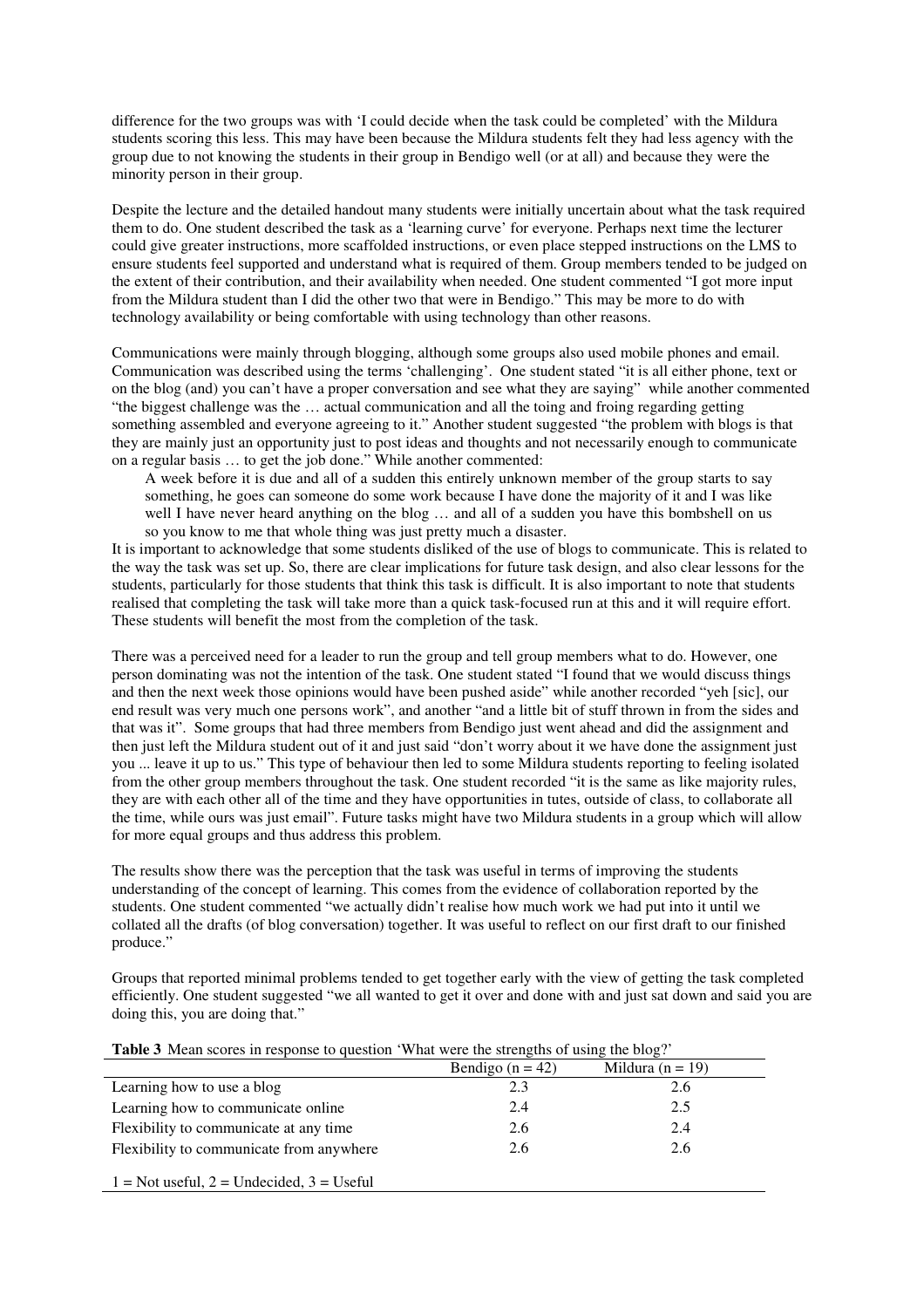Table 3 suggests that students felt positive towards using a blog for their assignment. They felt the blog allowed flexibility to communicate asynchronously and from anywhere which is important in the  $21<sup>st</sup>$  century.

Data collected suggests some students wanted some changes for the blog experience in the future. These included showing more examples in class and having more tutorials to discuss the assignment. Students also want the opportunity to interact and get to know the Mildura student in the group as well as the opportunity to present their ideas. This last point stems from the fact that the students worked very hard to create a clear representation for the assignment and they feel that sharing would be beneficial. However, the results overall are positive about the task. Keeping these things in mind if this task or similar tasks are taught in the future the following changes are recommended. The lecturer should ensure there is structured communication, structured communication, such as ensuring that all students have blogged at least once by the end of the first week, the unit outline includes more detailed guidelines and criteria and that there are clearly established roles and that responsibility is clearly assigned. There could be regulation in terms of how frequently the group should meet and to ensure that all group members are blogging at the same time, or close to the same time. There is also the need for a team building activity so that students begin to work as a member of a team. There should be two students at each site so that students are working with known peers. Finally students could be made accountable for the activity and instead of giving the one group mark, each person could be given a mark out of 10 for their participation, and then given a total mark out of 40. This total mark could be based on evidence of collaboration.

The literature is consistent with the findings of this study. Wu (2003) suggests that student engagement with computer mediated instruction is enhanced by it being purposeful, structured and authentic. Wu (2003) also reports that learning management systems encourages students to consider their dialogue, and carefully respond to others. They have time to read; research and reflect on the communication before making a contribution and it is task focused. On the other hand, the use of an asynchronous writing environment, such as a blog, reduces student inhibitions about writing (Caws, 2006). This may have been one reason why students in this study were positive toward using the blog. An implication for task design is that interaction and communication needs to be regulated and focused, possibly with lecturer presence (Light, et al., 2000).

#### **Conclusion**

Collaborative tasks encourage students to be critically reflective about the learning task and resulting learning (Livingstone & Lynch, 2000). Livingstone and Lynch argue that group members should have discrete tasks as this ensures that all group members contribute, allows students to have an influence on the group project, and removes group formation issues. This could be included in the future. The composition of the group is also a factor affecting performance. Livingstone and Lynch (2000) suggest groups that perform well as a result of individual and group needs coinciding. Overall, this was an interesting task with positive results for the researcher and the students who undertook the unit.

#### **References**

- Caws, C. (2006). Assessing group interactions online: Students' perspectives. *Journal of Learning Design, 1*(3), 19-28.
- Farmer, B., Yue, A., & Brooks, C. (2008). Using blogging for higher order learning in a learge cohort university teaching: A case study. *Australian Journal of Educational Technology, 24*(2), 123 - 136.
- Hancock, D. (2004). Cooperative learning and peer orientation effects on motivation and achievement`. *The Journal of Educational Research, 97*(3), 159-166.
- Hanlin-Rowney, A., Kuntzelman, K., Lara, M. E. A., Quinn, D., Roffman, K., Nichols, T. T., & Welsh, L. (2006). Collaborative inquiry as a framework for exploring transformative learning online. *Journal Of Transformative Education, 4*(4), 320-334.
- Hills, T. (2007). Is constructivism risky? Social anxiety, classroom participation, competitive game play and constructivist preferences in teacher development. *Teacher Development, 11*(3), 335-353.
- Krause, K.-L. D., Bochner, S., & Duchesne, S. (2006). *Educational psychology for learning and teaching* (2nd ed.). South Melbourne, Vic.: Thomson Learning Australia.
- Light, V., Nesbitt, E., Light, P., & Burns, J. R. (2000). 'Let's you and me have a little discussion': Computer mediated communication in support of campus-based university courses. *Studies in Higher Education, 25*(1), 85-96.